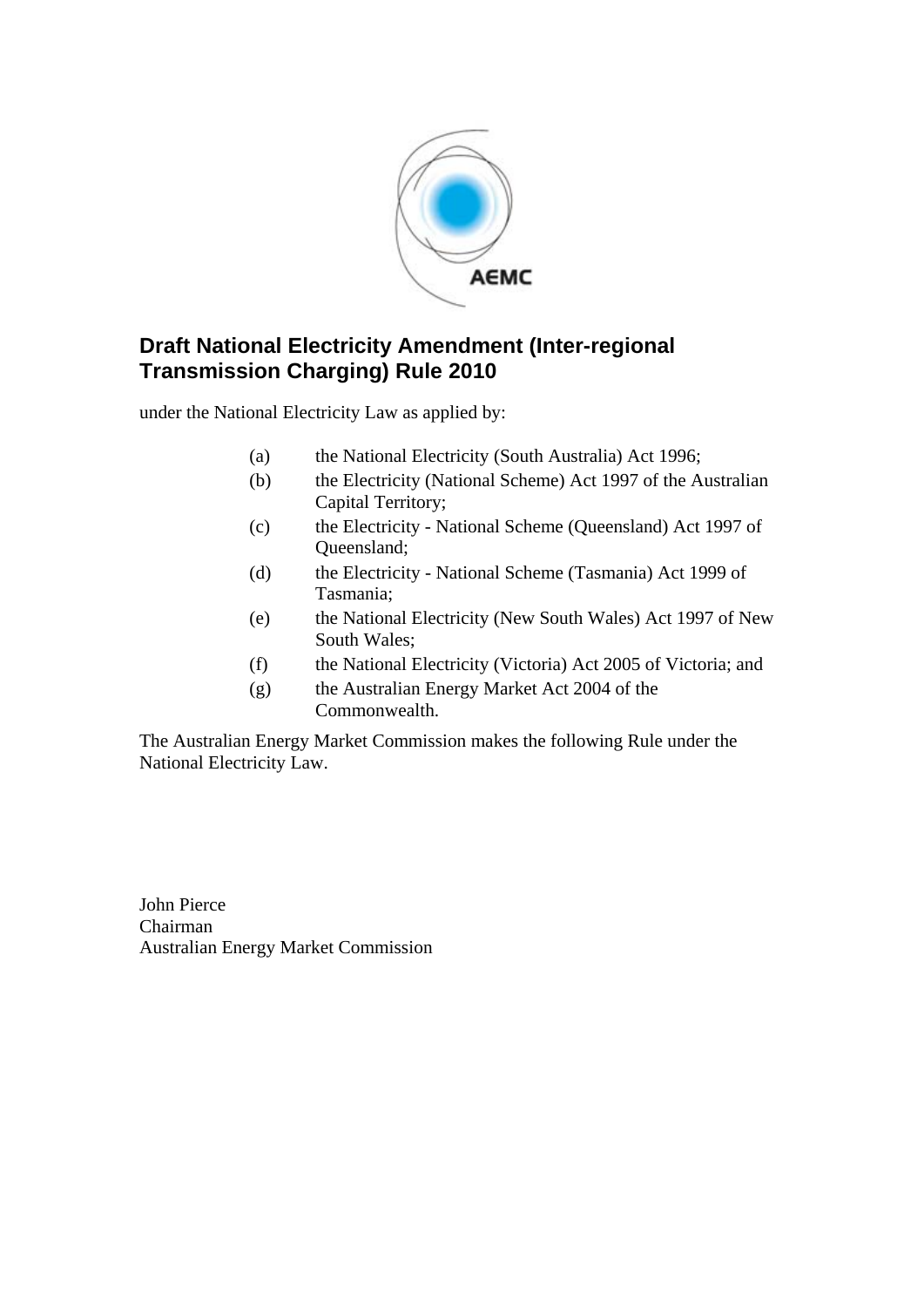# **Draft National Electricity Amendment (Inter-regional Transmission Charging) Rule 2010**

# **1 Title of Rule**

This Rule is the *Draft National Electricity Amendment (Inter-regional Transmission Charging) Rule 2010*.

# **2 Commencement**

This Rule commences operation on [COMMENCEMENT\_DATE].

# **3 Amendment of the National Electricity Rules**

The National Electricity Rules are amended as set out in Schedule 1.

# **4 Amendment of the National Electricity Rules**

The National Electricity Rules are amended as set out in Schedule 2.

# **5 Savings and Transitional Amendments to the National Electricity Rules**

The National Electricity Rules are amended as set out in Schedule 3.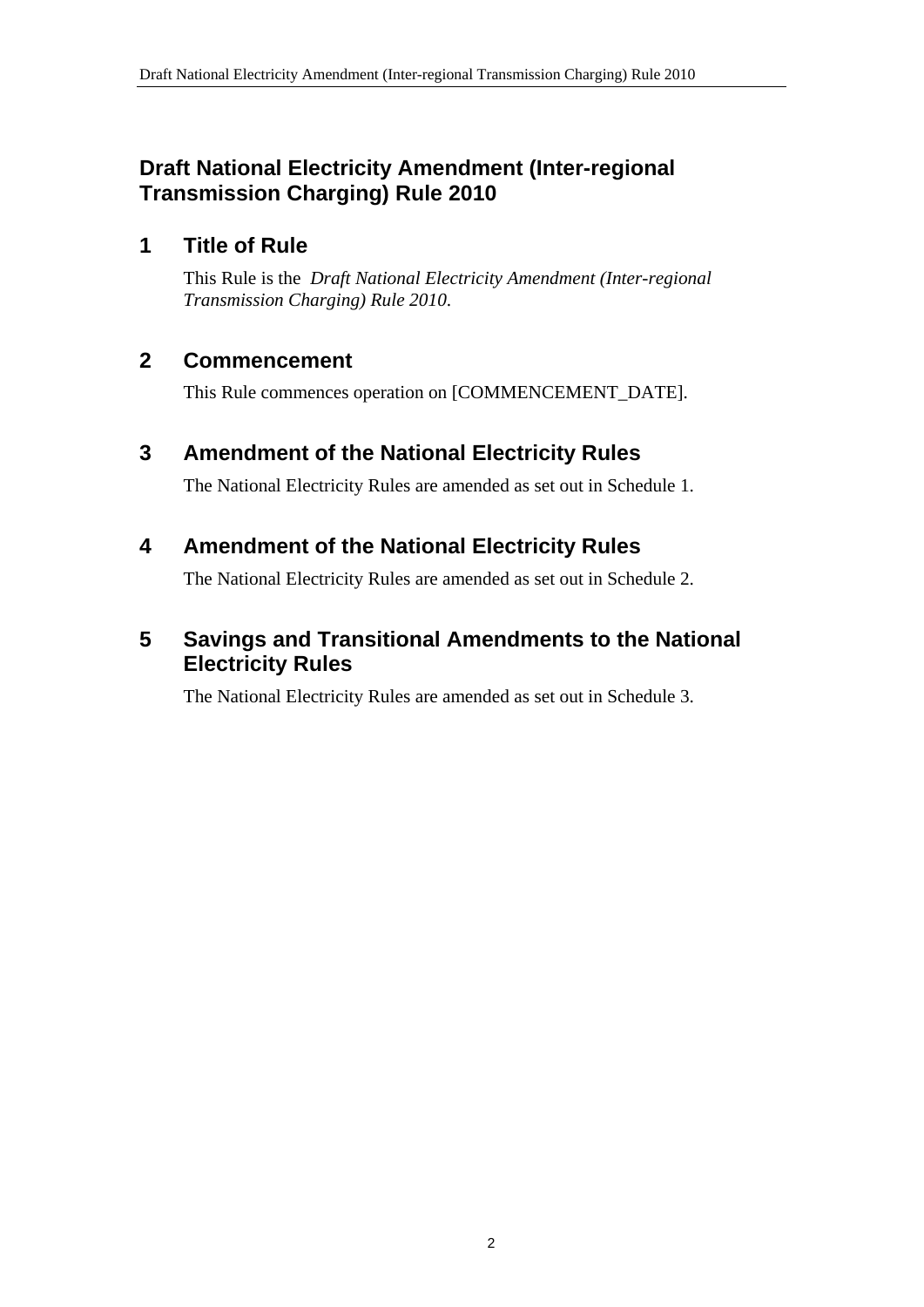### **Schedule 1 Amendments of the National Electricity Rules**

(Clause 3)

## **[1] Clause 6A.1.1 Economic regulation of transmission services generally**

In clause 6A1.1(h), after "*aggregate annual revenue requirement*", insert "and contains provisions regarding inter-regional transmission services and *load export charges*.

# **[2] Clause 6A.22.1 Aggregate annual revenue requirement (AARR)**

Omit clause 6A.22.1 and insert:

#### **6A.22.1 Aggregate annual revenue requirement (AARR)**

For the purposes of this Part J, the *aggregate annual revenue requirement (AARR)* for *prescribed transmission services* provided by a *Transmission Network Service Provider*, is the *maximum allowed revenue* referred to in clause 6A.3.1 adjusted:

- (a) in accordance with clause 6A.3.2;
- (b) by subtracting the operating and maintenance costs expected to be incurred in the provision of *prescribed common transmission services*; and
- (c) taking into account any adjustments in the amounts paid and received through *load export charges* for that *regulatory year*.

## **[3] Clause 6A.23.3 Principles for the allocation of the ASRR to transmission network connection points**

In the heading, omit "to transmission network connection points".

# **[4] Clause 6A.23.3 Principles for the allocation of the ASRR to transmission network connection points**

In clause 6A.23.3, omit "to each *transmission network connection point*".

# **[5] Clause 6A.23.3 Principles for the allocation of the ASRR to transmission network connection points**

Omit clause 6A.23.3(c) and insert:

(c) The *ASRR* for *prescribed TUOS services* is to be divided into the following shares and apportioned in accordance with paragraph (d):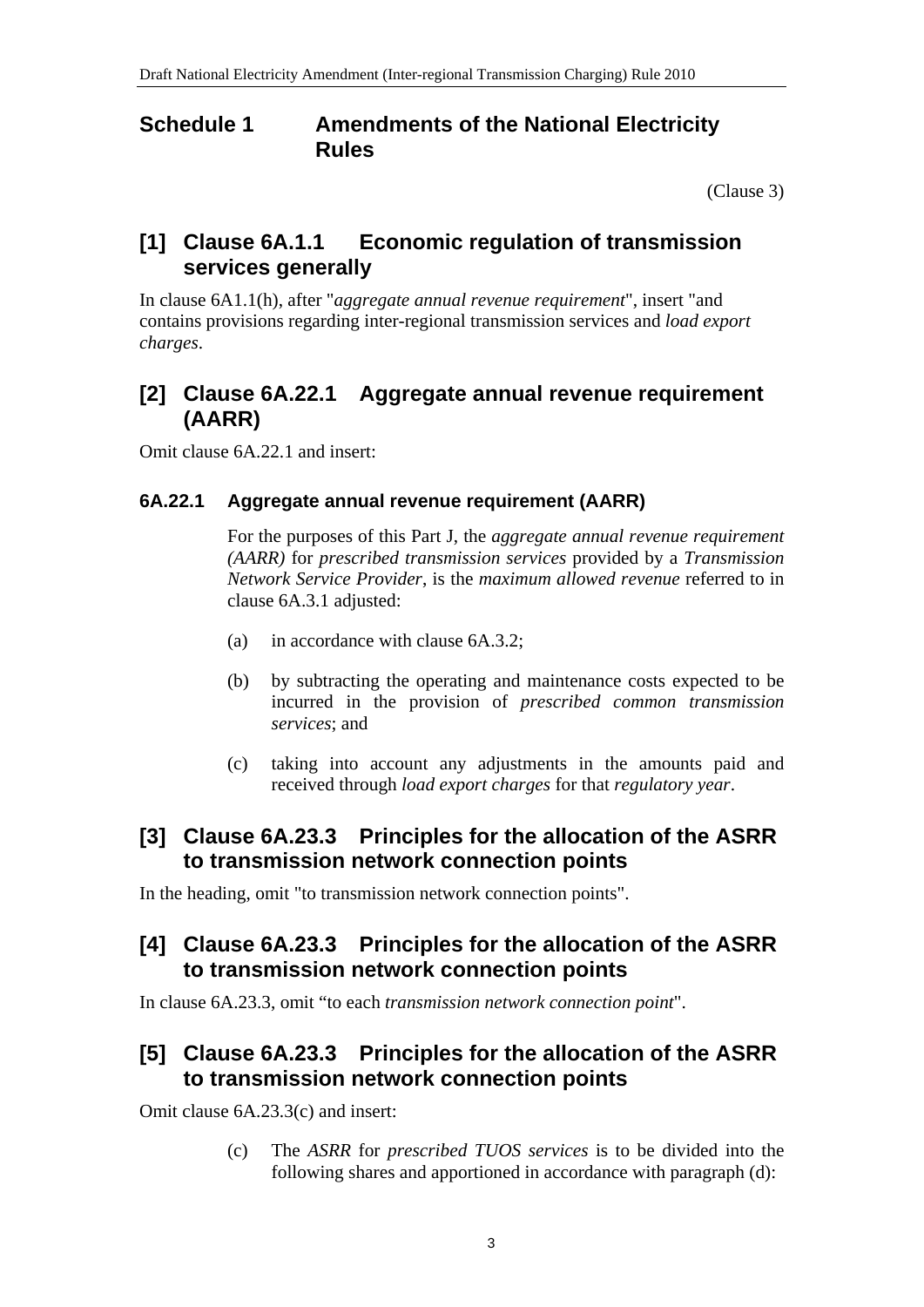- (1) *locational component* of *prescribed TUOS services* (*locational component*); and
- (2) *non-locational component* of *prescribed TUOS services* (*nonlocational component*).
- (ca) The *locational component* and the *non-locational component* are each to be allocated, adjusted and recovered in the manner described in paragraphs 1 to 6 below:
	- (1) The *locational component* is to be allocated to *transmission network connection points* of *Transmission Customers* and to *Transmission Network Service Providers* in interconnected *regions*, on the basis of their estimated proportionate use of the relevant *transmission system* asset for electricity delivered to that *Transmission Network Service Provider's network*. The *CRNP methodology* and *modified CRNP methodology* represent two permitted means of estimating proportionate use for the purposes of this paragraph (ca).
	- (2) Where the *locational component* is to be allocated to *transmission network connection points* of *Transmission Customers*:
		- (i) The *locational component* is to be adjusted by:
			- (A) adding the amount which the *Co-ordinating Network Service Provider* estimated under clause 6A.29A.4 as payable by the *Transmission Network Service Provider* for the *locational component* of *prescribed TUOS services* for the relevant *regulatory year*, adjusted for overs and unders in accordance with clause  $6A.23.3(g)$ ; and
			- (B) subtracting the *settlements residue* (including *auction amounts*) expected to be distributed to the *Transmission Network Service Provider* under clause 3.18.4, adjusted for overs and unders in accordance with clause  $6A.23.3(g)$

#### (*adjusted locational component*).

- (iii) The *adjusted locational component* is to be recovered from *Transmission Customers* in accordance with clause 6A.23.4(f).
- (3) Where the *locational component* is to be allocated to *Transmission Network Service Providers* (other than *Market Network Service Providers*) in *interconnected regions*, that *locational component* is to be recovered from *Transmission*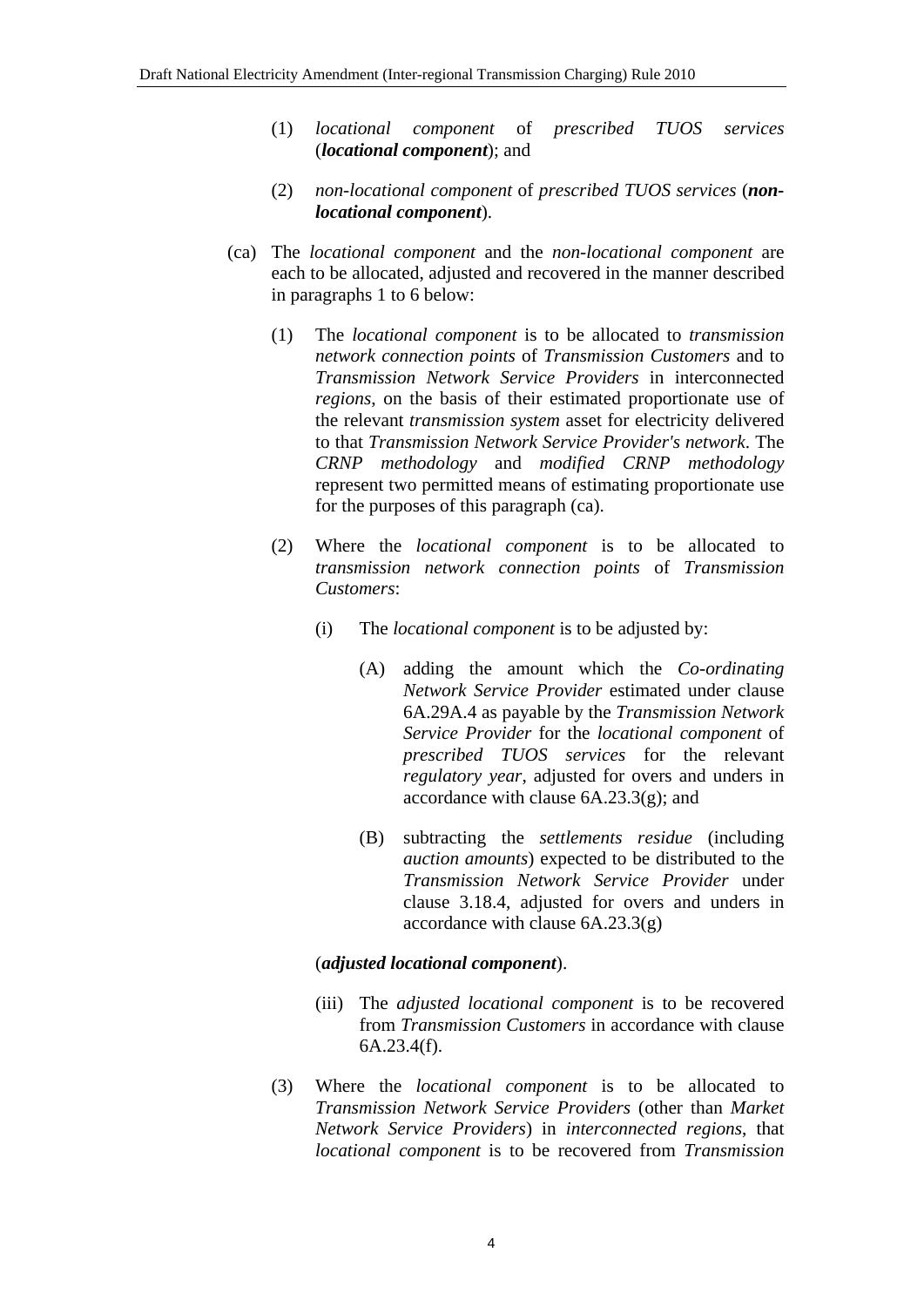*Network Service Providers* in interconnected *regions* in accordance with clause 6A.23.4(e).

- (4) The *non-locational component* is to be allocated to *Transmission Customers* and *Transmission Network Service Providers* on a postage stamp basis.
- (5) Where the *non-locational component* is to be allocated to *transmission network connection points* of *Transmission Customers*:
	- (i) The *non-locational component* is to be adjusted by:
		- (A) adding the amount which the *Co-ordinating Network Service Provider* estimated under clause 6A.29A.4 as payable by the *Transmission Network Service Provider* for the *non-locational component* of *prescribed TUOS services* for the relevant *financial year*, adjusted for overs and unders in accordance with clause  $6A.23.3(g)$ ;
		- (B) for any other *over-recovery amount* or *underrecovery amount*;
		- (C) for any amount arising as a result of the application of clause 6A.23.4(h) and (i); and
		- (D) for any amount arising as a result of the application of prudent discounts in clause  $6A.26.1(d)-(g)$

#### (*adjusted non-locational component*).

- (iii) The *adjusted non-locational component* is to be recovered from *Transmission Customers* in accordance with clause 6A.23.4(j).
- (6) Where the *non-locational component* is to be allocated to *Transmission Network Service Providers* (other than *Market Network Service Providers*) in *interconnected regions*, the *non-locational component* is to be recovered from *Transmission Network Service Providers* (other than *Market Network Service Providers*) in *interconnected regions* in accordance with clause 6A.23.4(k).

# **[6] Clause 6A.23.3 Principles for the allocation of the ASRR to transmission network connection points**

Omit clause 6A.23.3(d)(1) and substitute: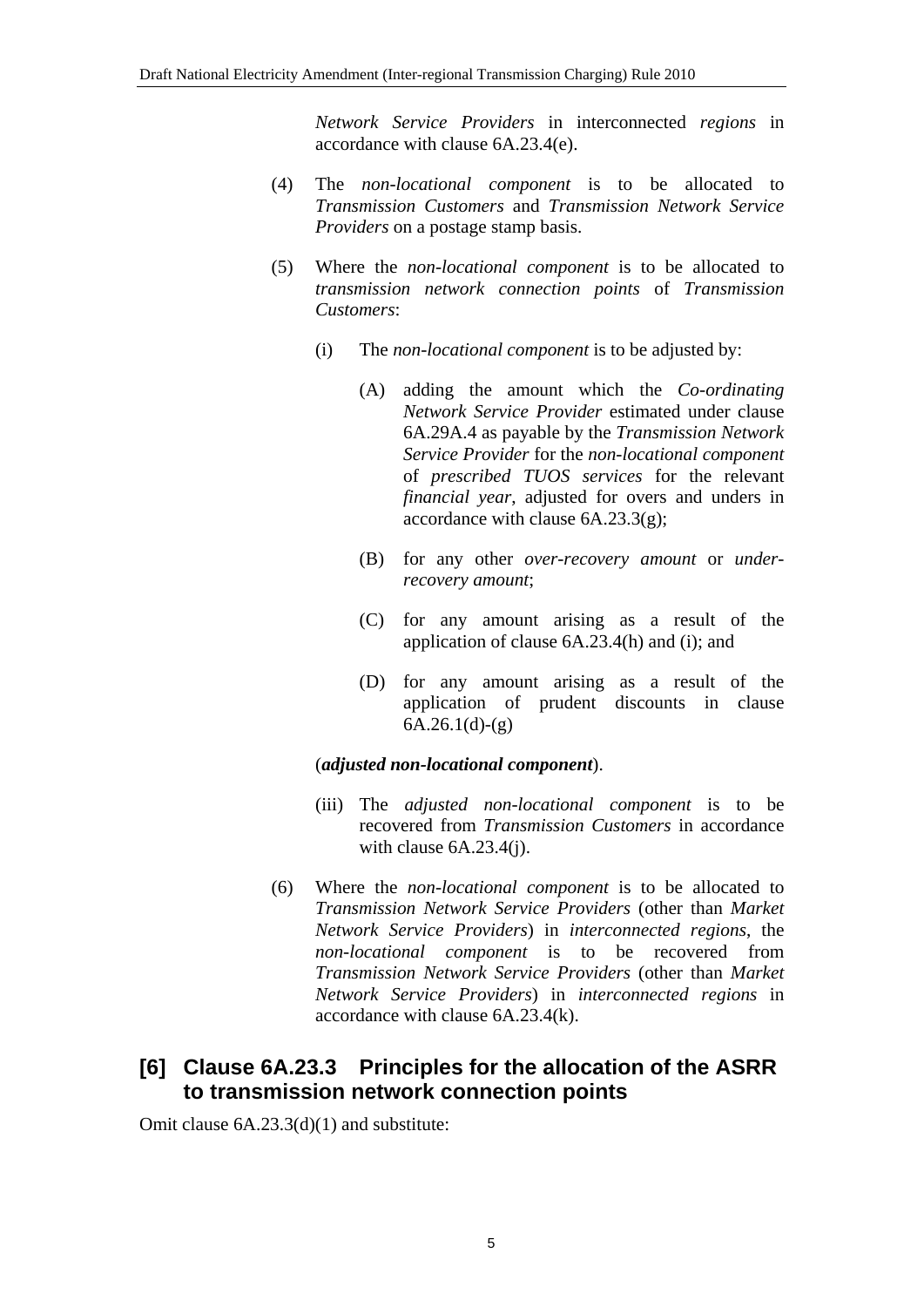(1) a 50% share allocated to the *locational component* referred to in subparagraph (c)(1) and a 50% share allocated to the *nonlocational component* referred to in subparagraph (c)(2); or

## **[7] Clause 6A.23.3 Principles for the allocation of the ASRR to transmission network connection points**

Omit clauses 6A.23.3(e) and 6A.23.3(f) and substitute:

- (e) The *ASRR* for *prescribed common transmission services* and the operating and maintenance costs incurred in the provision of those services (*common ASRR component*) is to be allocated, adjusted and recovered as follows:
	- (1) The *common ASRR component* is to be allocated to each *transmission network connection point* of a *Transmission Customer*, and to *Transmission Network Service Providers* (other than *Market Network Service Providers*) in *interconnected regions*, on a postage stamp basis.
	- (2) Where the *common ASRR component* is to be allocated to *transmission network connection points* of *Transmission Customers*
		- (i) The *common ASRR component* is to be adjusted by adding the amount which the *Co-ordinating Network Service Provider* estimated under clause 6A.29A.4 as payable by the *Transmission Network Service Provider* for the *common ASRR component* (in aggregate) for the relevant *regulatory year*, adjusted for overs and unders in accordance with paragraph (f) (*adjusted common ASRR component*); and
		- (ii) that *adjusted common ASRR component* is to be recovered from *Transmission Customers* in accordance with clause 6A.23.4(d).
	- (3) Where the *common ASRR component* is to be allocated to *Transmission Network Service Providers* (other than *Market Network Service Providers*) in *interconnected regions*:
		- (i) The *common ASRR component* is to be allocated to *transmission network connection points* of *Transmission Network Service Providers* in the interconnected *region*; and
		- (ii) the *common ASRR component* is to be recovered from *Transmission Network Service Providers* (other than *Market Network Service Providers*) in *interconnected regions* in accordance with clause 6A.23.4(d).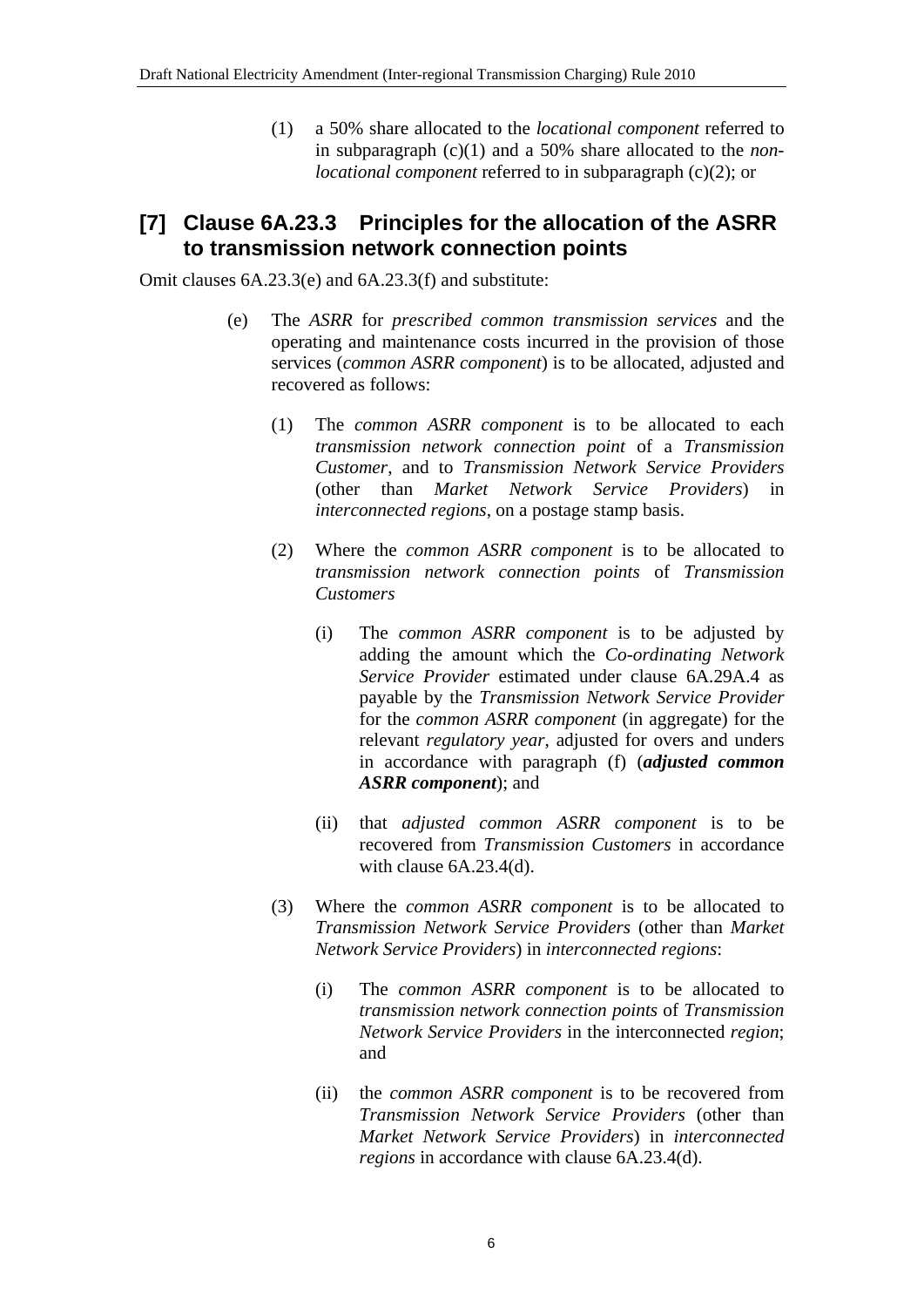- (f) An amount estimated for a relevant *regulatory year* as payable or receivable by a *Transmission Network Service Provider* for a service (or a component of a service), referred to in clause 6A.23.3(ca)(2)(i)(A), 6A.23.3(ca)(2)(i)(B), 6A.23.3(c)(5)(i)(A), or 6A.23.3(e)(2)(i) must be adjusted for over and under recovery in accordance with paragraph (g).
- (g) The extent of the over or under recovery in respect of any amount referred to in paragraph (f) is the sum of:
	- (1) the difference between:
		- (i) the estimated amount payable or receivable for a service (or component of a service) referred to in paragraph (f) in year t - 1; and
		- (ii) the actual amount payable or receivable for that service (or that component of a service) in year t - 1; and
	- (2) the difference between:
		- (i) the actual amount payable or receivable for that service (or that component of a service) in year t - 2; and
		- (ii) the estimate of the amount payable or receivable for that service (or that component of a service) in year t - 2 that was used for the purposes of paragraph  $(g)(1)(i)$  when preparing the *Transmission Network Service Provider's pricing methodology* for year t - 1; and
	- (3) grossed up on the basis of the pre-tax *weighted average cost of capital* as approved by the *AER* in the relevant distribution determination.
- (h) For the purposes of paragraph (g):

"year t - 1" means the *regulatory year* immediately prior to year t or, where year t is the first year of a *regulatory control period*, the last *regulatory year* of the previous *regulatory control period*.

"year t - 2" means the *regulatory year* immediately prior to year t - 1 or, where year t is the:

- (1) first year of a *regulatory control period*, the penultimate *regulatory year* of the previous *regulatory control period*;
- (2) second year of a *regulatory control period*, the last *regulatory year* of the previous *regulatory control period*.

# **[8] Clause 6A.23.4 Price structure principles**

In clause 6A.23.4(a), omit "paragraphs (b)-(i)" and substitute "paragraphs (b)-(m)".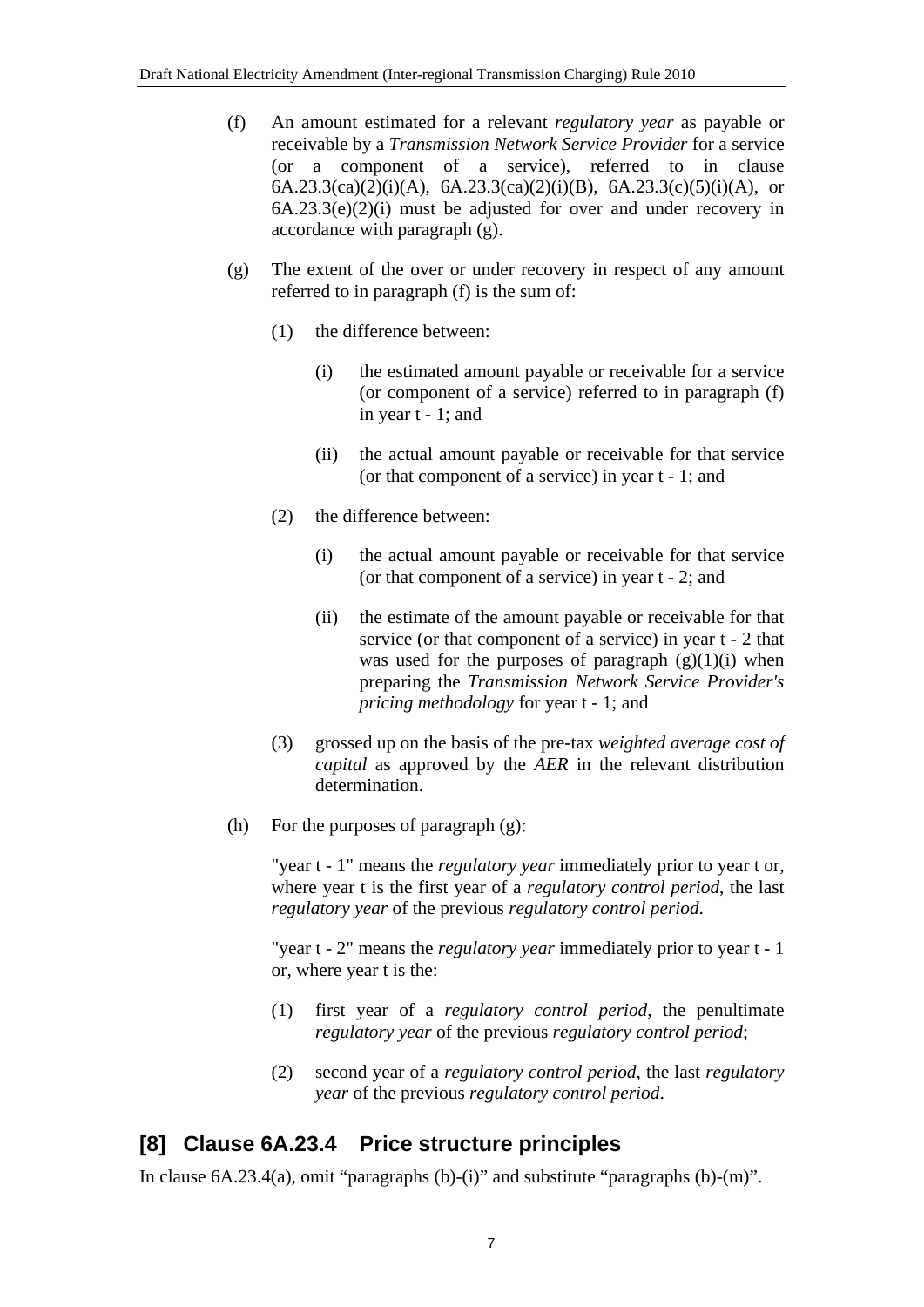## **[9] Clause 6A.23.4 Price structure principles**

Omit clauses 6A.23.4(b) to (j) and substitute:

- (b) Separate prices are to be developed for each *category of prescribed transmission service*, being as follows:
	- (1) *prescribed entry services*;
	- (2) *prescribed exit services*;
	- (3) *prescribed common transmission services adjusted common ASRR component*: *Transmission Customers*;
	- (4) *prescribed common transmission services common ASRR component*: *Transmission Network Service Providers* in *interconnected regions*;
	- (5) *prescribed TUOS services adjusted locational component*: *Transmission Customers*;
	- (6) *prescribed TUOS services locational component*: *Transmission Network Service Providers* in *interconnected regions*;
	- (7) *prescribed TUOS services adjusted non-locational component*: *Transmission Customers*; and
	- (8) *prescribed TUOS services non-locational component*: *Transmission Network Service Providers* in *interconnected regions*.
- (c) Prices for *prescribed entry services* and *prescribed exit services* must be a fixed annual amount.
- (d) Prices for *prescribed common transmission services*: *Transmission Customers* and *Transmission Network Service Providers* in *interconnected regions*, must be set on a *postage stamp basis*.
- (e) Prices for recovering the *locational component* of providing *prescribed TUOS services*: *Transmission Customers* and *Transmission Network Service Providers* in *interconnected regions*, must be based on demand at times of greatest utilisation of the *transmission network* and for which *network* investment is most likely to be contemplated.
- (f) Subject to paragraphs (g), (h) and (i), prices for recovering the *adjusted locational component* of the *ASRR* for the provision of *prescribed TUOS services* to *Transmission Customers* must not change by more than 2 per cent per annum compared with the *load* weighted average price for this component for the relevant *region*.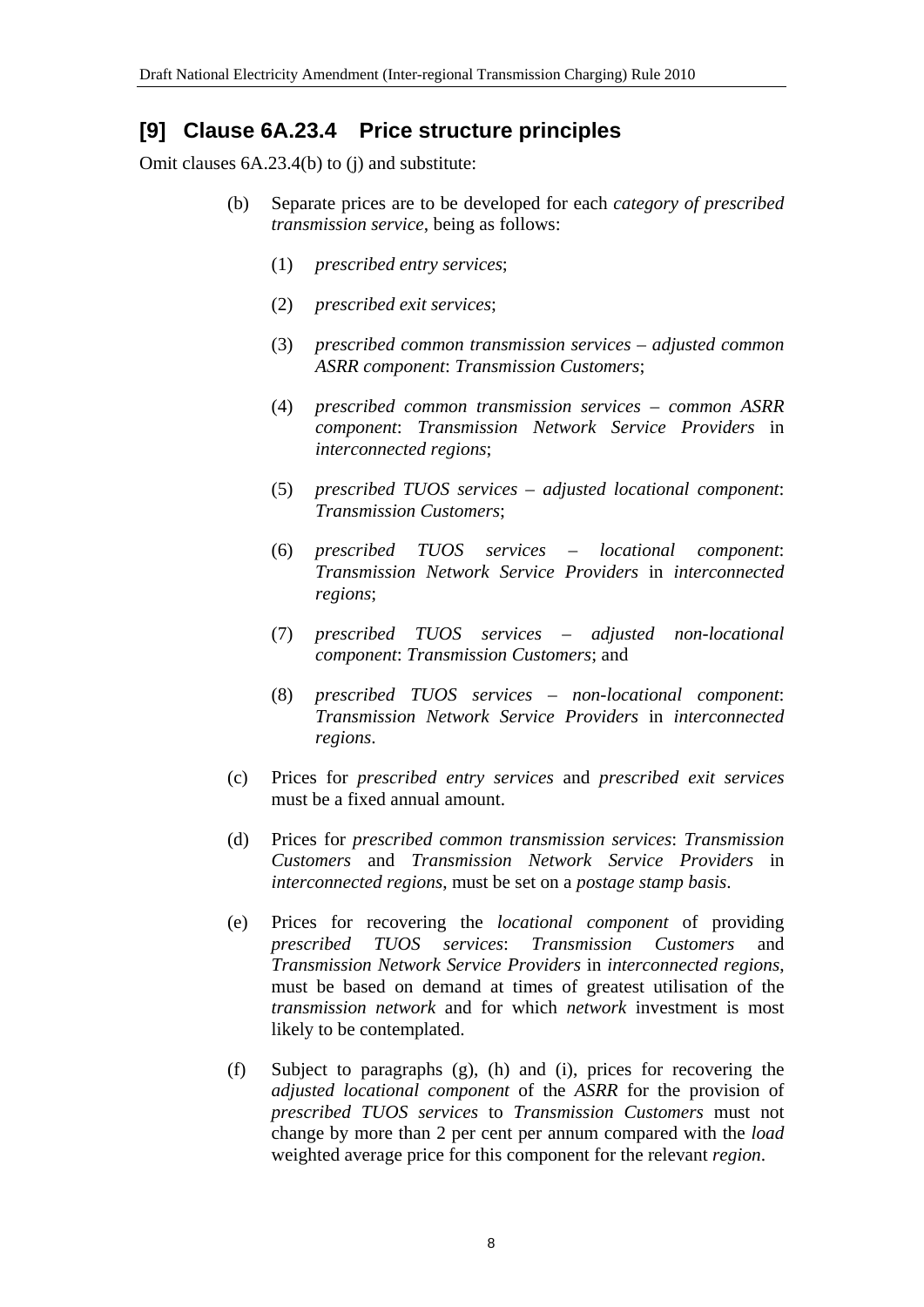- (g) The change in price referred to in paragraph (f) may exceed 2 per cent per annum if, since the last time prices were set:
	- (1) the *load* at the *connection point* has materially changed;
	- (2) in connection with that change, the *Transmission Customer* requested a renegotiation of its *connection agreement* with the *Transmission Network Service Provider*; and
	- (3) the *AER* has approved the change of more than 2 per cent per annum.
- (h) If, in the case of an increase in price, the application of paragraph (f) would result in the under-recovery of part of the *adjusted locational component* of the *ASRR* for the provision of *prescribed TUOS services* to *Transmission Customers*, any shortfall may be recovered by adjusting upward the charges that would otherwise apply to *Transmission Customers* in respect of the *adjusted non-locational component* of *prescribed TUOS services*.
- (i) If, in the case of a decrease in price, the application of paragraph (f) would result in over-recovery of the *adjusted locational component* of the *ASRR* for the provision of *prescribed TUOS services* to *Transmission Customers*, any over-recovery must be offset by adjusting downward the charges that would otherwise apply to *Transmission Customers* in respect of the *adjusted non-locational component* of *prescribed TUOS services*.
- (j) Prices for recovering the *adjusted non-locational component* of *prescribed TUOS services*: *Transmission Customers*, must be set on a *postage stamp basis*.
- (k) Prices for recovering the *non-locational component* of *prescribed TUOS services*: *Transmission Network Service Providers* in *interconnected regions*, must be set on a *postage stamp basis*.
- (l) Prices for the services referred to in subparagraphs (b)(4), (6) and (8) must not be applied to *Market Network Service Providers*.
- (m) Where the capacity of a *notional interconnector* is to be used for the purpose of calculating any *load export charges*, the appropriate measure for calculating the relevant charge is the maximum capacity of the relevant *interconnector*.

### **[10] Clause 6A.24.1 Pricing methodologies generally**

Omit clause 6A.24.1(b) and substitute:

(b) A *pricing methodology* is a methodology, formula, process or approach that, when applied by a *Transmission Network Service Provider* (or a *Co-ordinating Transmission Network Service*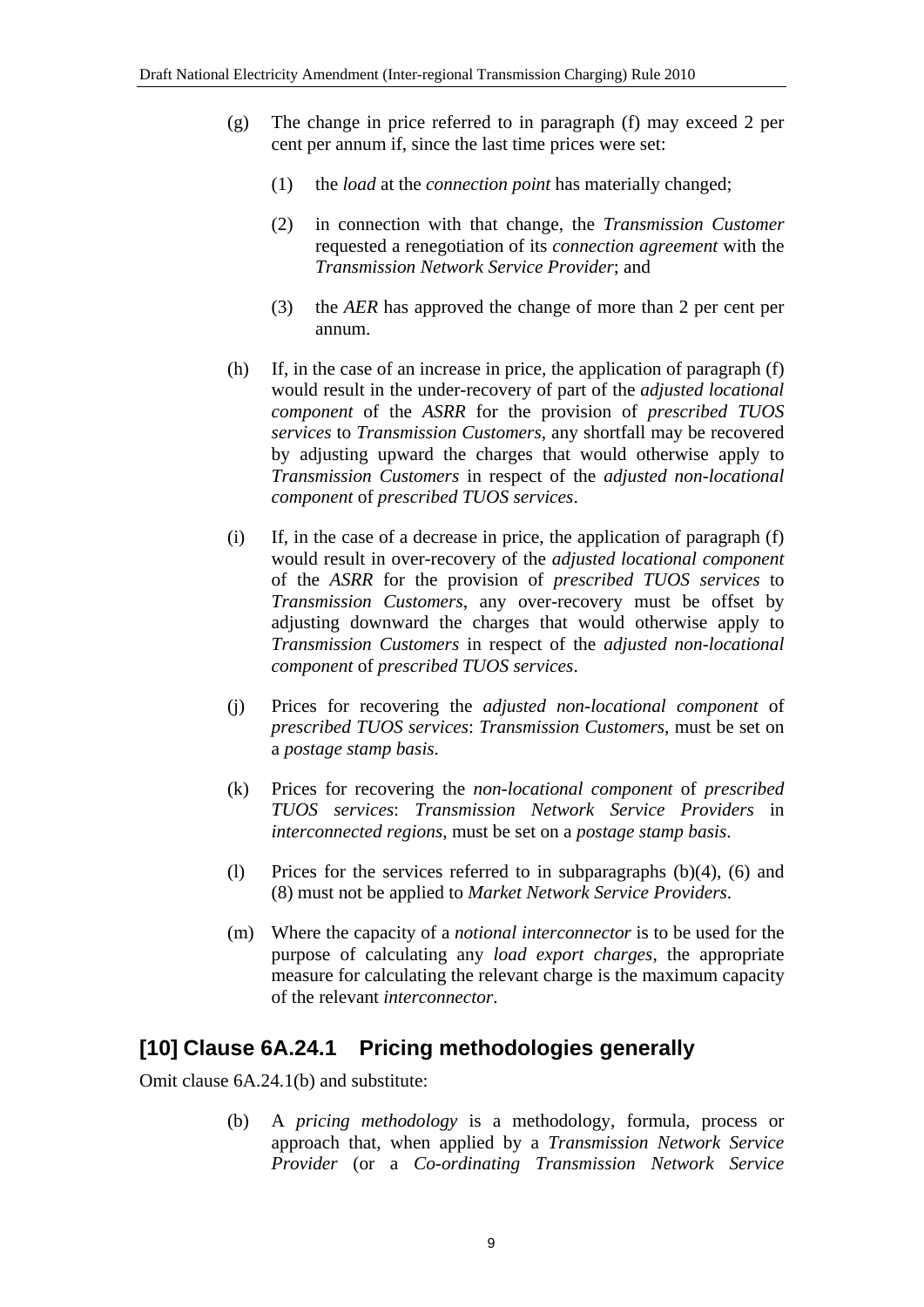*Provider* on behalf of the *Transmission Network Service Providers* within that *region*):

- (1) allocates the *AARR* for *prescribed transmission services* provided by that provider to:
	- (i) the *categories of prescribed transmission services* for that provider; and
	- (ii) *transmission network connection points* of *Transmission Customers* and to *Transmission Network Service Providers* in *interconnected regions*; and
- (2) determines the structure of the prices that a *Transmission Network Service Provider* may charge for each of the *categories of prescribed transmission services* for that provider.

### **[11] Clause 6A.24.1 Pricing methodologies generally**

After clause 6A.24.1(b), insert:

- (ba) In addition to complying with any other requirements under this Chapter 6A, the *pricing methodology* of a *Transmission Network Service Provider* that is the *Co-ordinating Network Service Provider* for a *region* must provide for:
	- (i) the allocation of the *AARR* and of the *ASRR*, for *prescribed transmission services* provided by *Transmission Network Service Providers* whose *transmission networks* are located in that *region*;
	- (ii) the setting of the prices for the services referred to in clause 6A.23.4(b)(4), (6) and (8); and
	- (iii) such other matters as are required for the purposes of clause 6A.23.3.

### **[12] Clause 6A.24.1 Pricing methodologies generally**

After clause 6A.24.1(d), insert:

(da) Where this Chapter 6A provides that a matter is to be determined in accordance with the *pricing methodology* of a *Transmission Network Service Provider* who is the *Co-ordinating Network Service Provider* for a *region*, then no other *pricing methodology* applies in relation to that matter.

### **[13] Clause 6A.25.2 Contents of pricing methodology guidelines**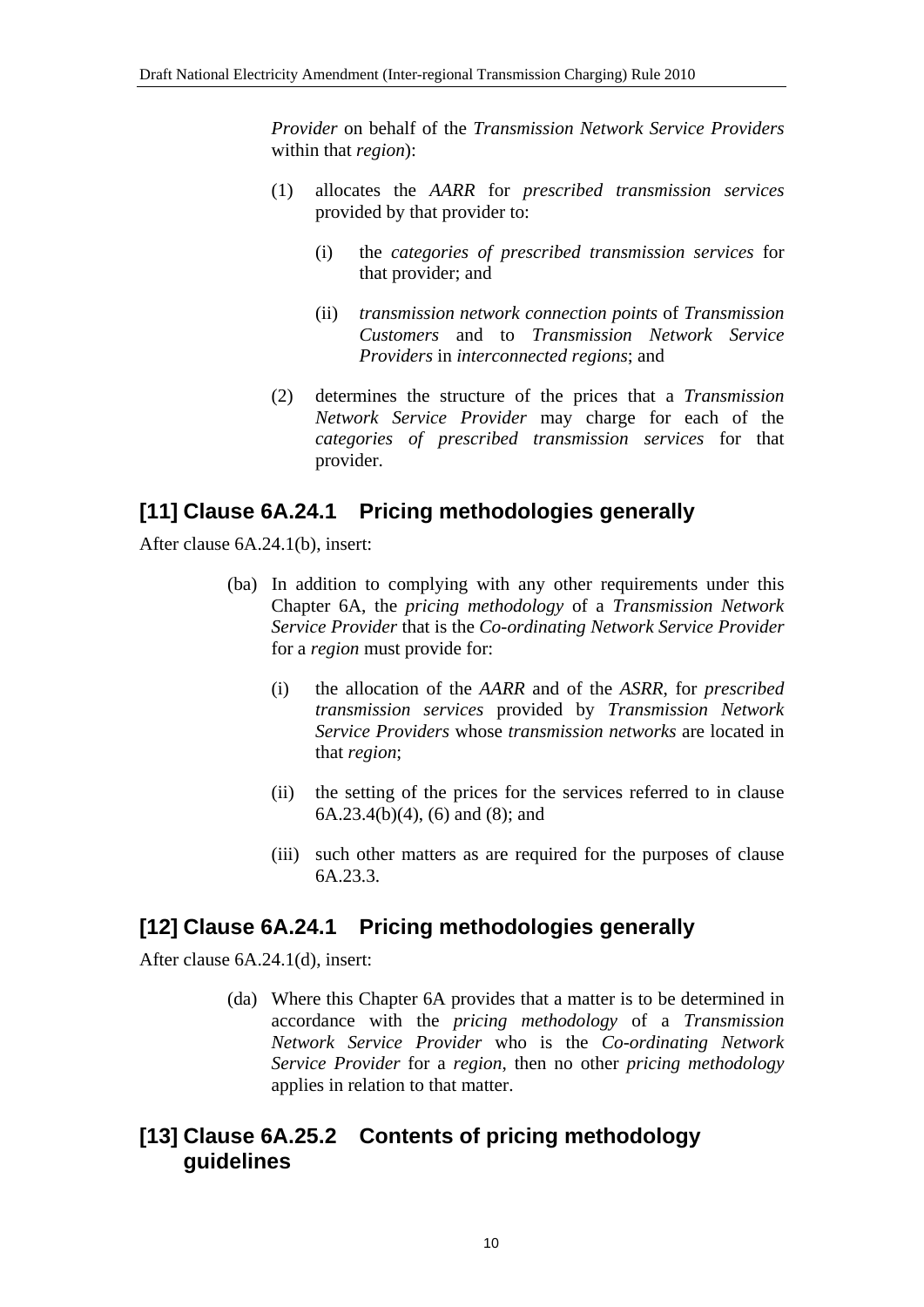In clause 6A.25.2(c), after "*postage stamp basis*", insert "(for both *Transmission Customers* and *Transmission Network Service Providers* in *interconnected regions*)".

# **[14] Clause 6A.25.2 Contents of pricing methodology guidelines**

In clause 6A.25.2(c), omit "adjusted".

## **[15] Clause 6A.25.2 Contents of pricing methodology guidelines**

In clause 6A.25.2(c), omit the first occurring ";" and substitute ":".

# **[16] Clause 6A.25.2 Contents of pricing methodology guidelines**

In clause 6A.25.2(d), omit "and" where lastly occurring.

# **[17] Clause 6A.25.2 Contents of pricing methodology guidelines**

Omit clauses 6A.25.2(e) and substitute:

- (e) those parts (if any) of a proposed *pricing methodology* or the information accompanying it, that will not be publicly disclosed without the consent of the *Transmission Network Service Provider*; and
- (f) the matters which *pricing methodologies* for *Transmission Network Service Providers* that are *Co-ordinating Network Service Providers* must include in relation to:
	- (1) the adjustment of components of the *ASRR* as contemplated by clause 6A.23.3; and
	- (2) the developing of the prices referred to in clause  $6A.23.4(b)(4)$ ,  $(6)$  and  $(8)$ .

# **[18] Clause 6A.26.1 Agreements for prudent discounts for prescribed transmission services**

Omit clause 6A.26.1(d) and substitute:

(d) Subject to this clause 6A.26.1, a *Transmission Network Service Provider* who agrees to charge a beneficiary reduced charges may recover the difference between the revenue that would be recovered by the application of the maximum prices referred to in paragraph (a) and the reduced charges (the **discount amount**) from *Transmission Customers* through charges for either or both: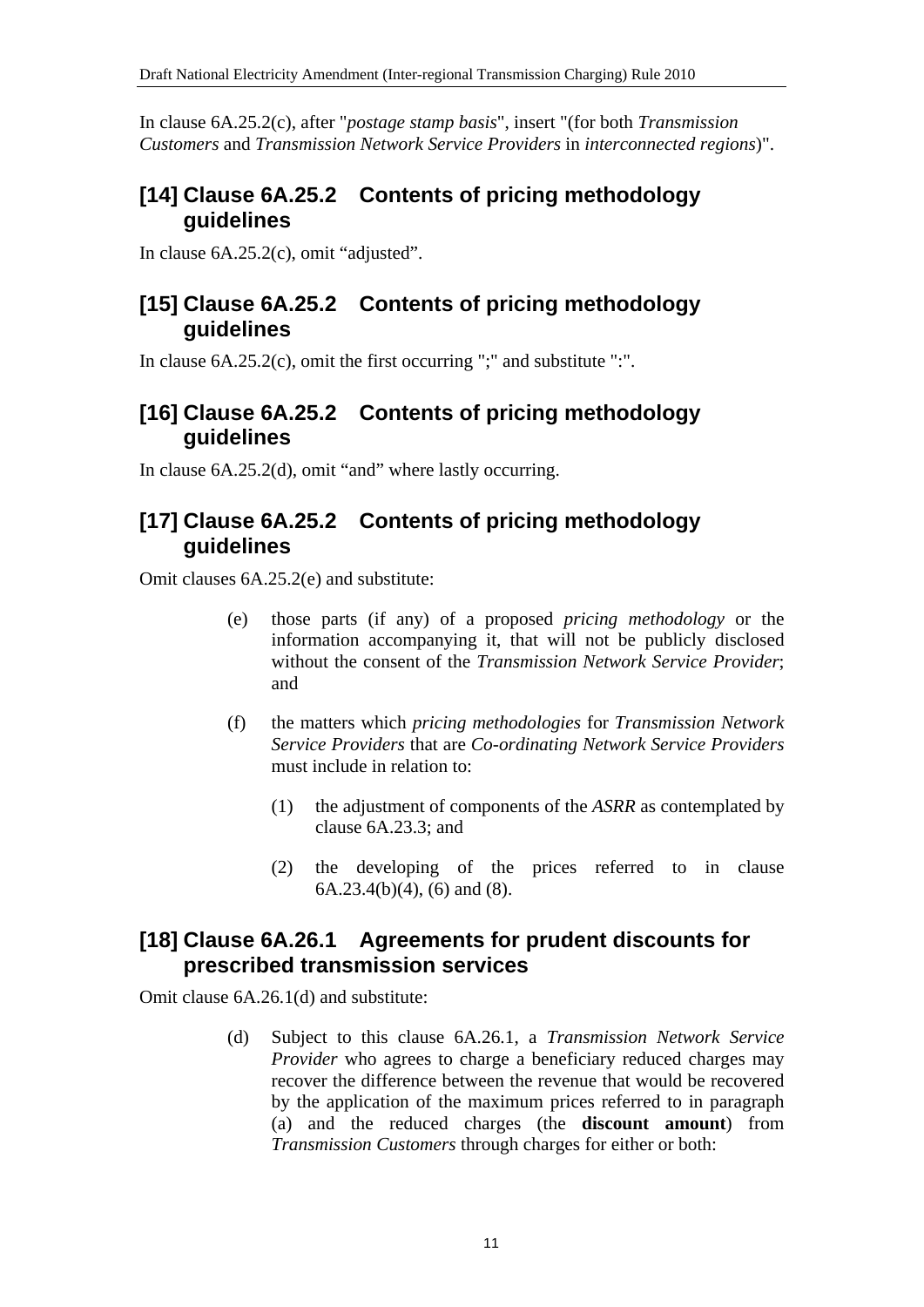- (1) the *adjusted non-locational component* of *prescribed TUOS services*; and
- (2) the *adjusted common ASRR component* of *prescribed common transmission services*,

in accordance with the provider's *pricing methodology*.

## **[19] Clause 6A.26.1 Agreements for prudent discounts for prescribed transmission services**

In clause 6A.26.1(f), after "the discount amount" where firstly occurring, insert "through the charges referred to in subparagraphs  $(d)(1)$  and  $(2)$ ".

## **[20] Clause 6A.26.1 Agreements for prudent discounts for prescribed transmission services**

In clause  $6A.26.1(g)$ , omit "through the charges for" and substitute "through charges" to *Transmission Customers* for".

# **[21] Rule 6A.27 Billing process**

At the end of rule 6A.27, insert a new clause 6A.27.6 as follows:

### **6A.27.6 Billing of load export charges**

Rule 6A.27 does not apply to the process of billing *load export charges*, which is regulated under Rule 6A.29A.

## **[22] Clause 6A.27.1 Billing for prescribed transmission services**

Omit clause 6A.27.1(a) and substitute:

(a) A *Transmission Network Service Provider* must calculate the *transmission service* charges payable by *Transmission Network Users* for each *connection point* on its *transmission network* in accordance with the *transmission service* prices published under clause 6A.24.2.

### **[23] Clause 6A.27.2 Minimum information to be provided in network service bills**

Omit clauses  $6A.27.2(b)(1)$  and  $6A.27.2(b)(2)$  and substitute:

(1) charges for the *adjusted locational component* and the *adjusted non-locational component* of *prescribed TUOS services*;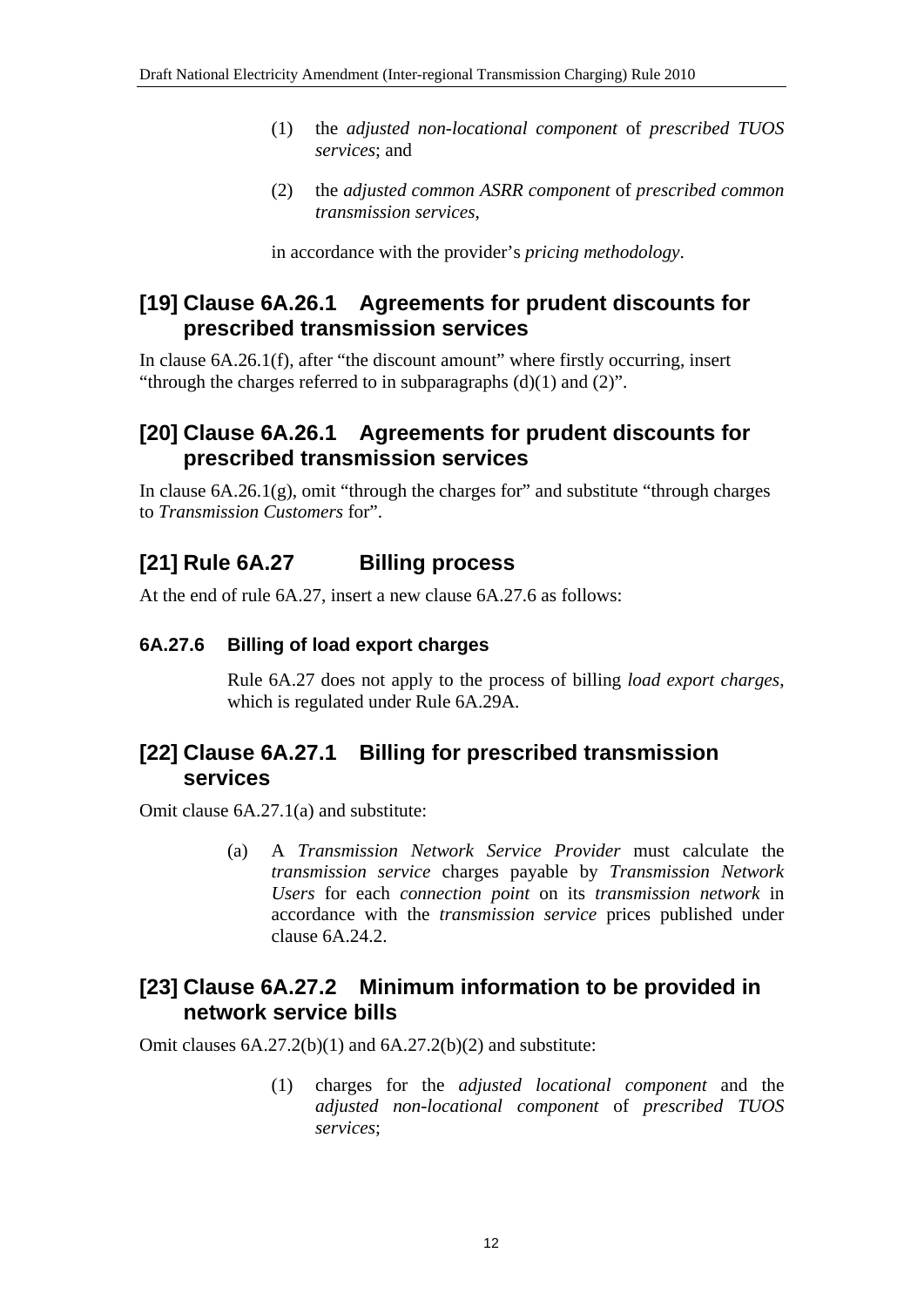(2) charges for the *adjusted common ASRR component* of *prescribed common transmission services*.

## **[24] Clause 6A.27.4 Payments between Transmission Network Service Providers**

At the end of the heading for clause 6A.27.4, insert "in the same *region*".

## **[25] Clause 6A.27.4 Payments between Transmission Network Service Providers**

Omit clause 6A.27.4 and substitute:

- (a) A *Transmission Network Service Provider* must pay other *Transmission Network Service Providers* within the same *region* an amount of revenue equal to that which it is estimated it will collect during the following year, as charges for *prescribed transmission services* for the use of *transmission systems* owned by those other *Transmission Network Service Providers*.
- (b) The amount of any financial transfer under paragraph (a) must be determined by the *Co-ordinating Network Service Provider* and paid in 12 equal monthly instalments.

## **[26] Clause 6A.27.5 Calculation of financial transfers between Transmission Network Service Providers**

At the end of the heading for clause 6A.27.5, insert "in the same *region*".

## **[27] Clause 6A.27.5 Calculation of financial transfers between Transmission Network Service Providers**

In clause 6A.27.5(a), after "another *Network Service Provider*", insert "in the same *region*".

## **[28] Clause 6A.27.5 Calculation of financial transfers between Transmission Network Service Providers**

In clause 6A.27.5(b), after "by the *Co-ordinating Network Service Provider*", insert "for the relevant *region*".

## **[29] Clause 6A.29.1 Multiple Transmission Network Service Providers within a region**

Omit clause 6A.29.1(a) and substitute:

(a) If *prescribed transmission services* within a *region* are provided by more than one *Transmission Network Service Provider*, the providers within that *region* (the **appointing providers**) must appoint a *Co-ordinating Network Service*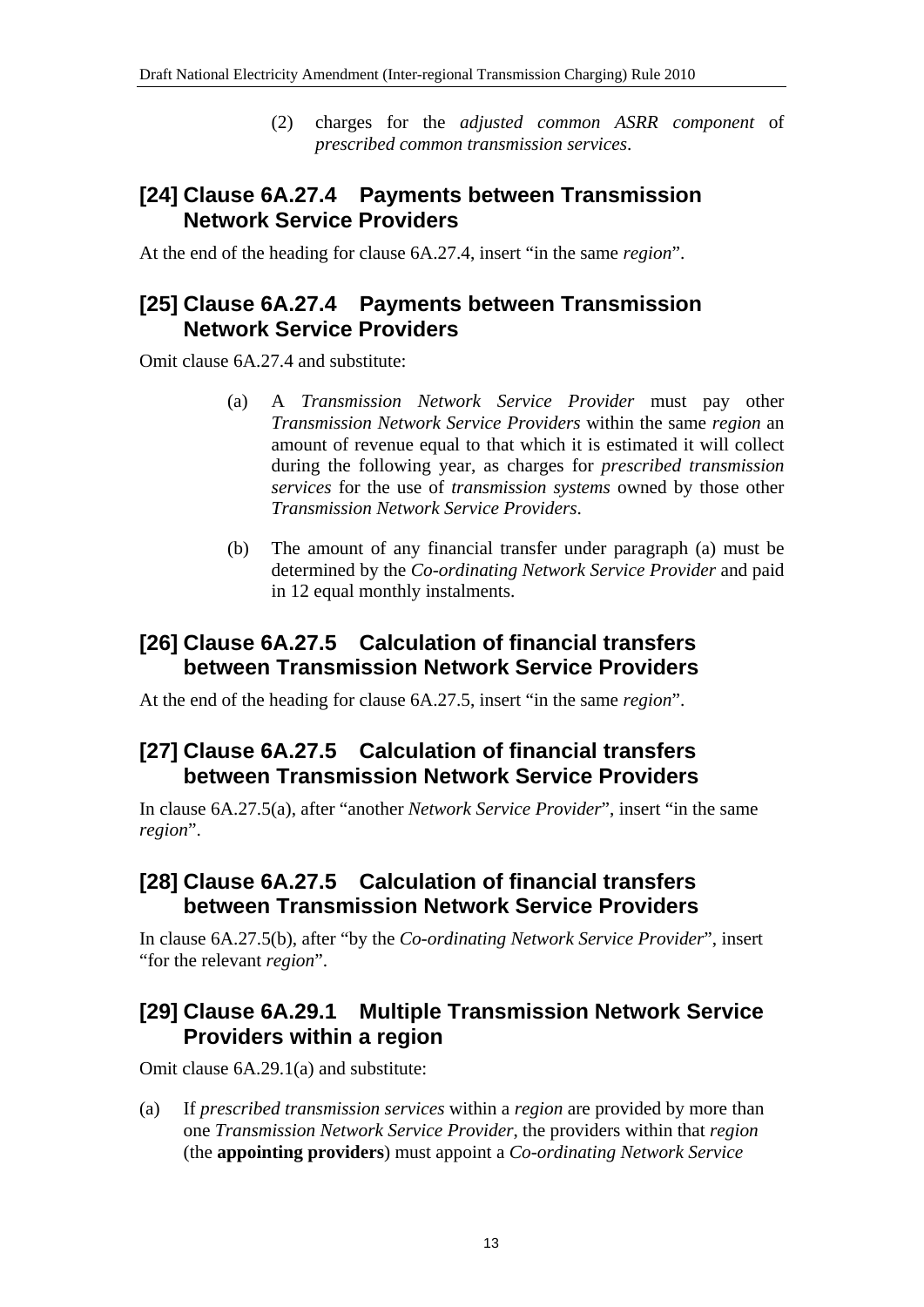*Provider* for that *region*. The *Co-ordinating Network Service Provider* is responsible for the allocation of:

- (1) all relevant *AARR* within that *region*; and
- (2) the *ASRR* for each *Transmission Network Service Provider* within that *region*.

### **[30] Clause 6A.29.1 Multiple Transmission Network Service Providers within a region**

In clause 6A.29.1(e), omit "the proper performance of the coordination function" and substitute " the *Co-ordinating Network Service Provider* to properly perform its functions under this Part J."

## **[31] Clause 6A.29.2 Single Transmission Network Service Provider within a region**

Omit clause 6A.29.2 and substitute:

If *prescribed transmission services* within a *region* are provided by only one *Transmission Network Service Provider*, that provider is:

- (a) the *Co-ordinating Network Service Provider* for that *region*; and
- (b) responsible for allocation of the *AARR* within that *region*, and its *ASRR*, in accordance with this Part J.

# **[32] Clause 6A.29.3 Allocation over several regions**

Omit clause 6A.29.3 in its entirety, including the heading, and substitute "**[Deleted]**".

# **[33] New Rule 6A.29A Load export charges**

After rule 6A.29, insert:

### **6A.29A Load export charges**

This rule sets out the arrangements for the calculation, invoicing and payment of *load export charges*.

#### **6A.29A.1 Calculation and billing of load export charges**

- (a) A *Co-ordinating Network Service Provider* for a *region* must calculate the *load export charges* payable by the *Co-ordinating Network Service Provider* for the *interconnected region*, in accordance with clause (b).
- (b) The *load export charges* payable by a *Co-ordinating Network Service Provider* in an *interconnected region* for a *regulatory year* comprise the sum of.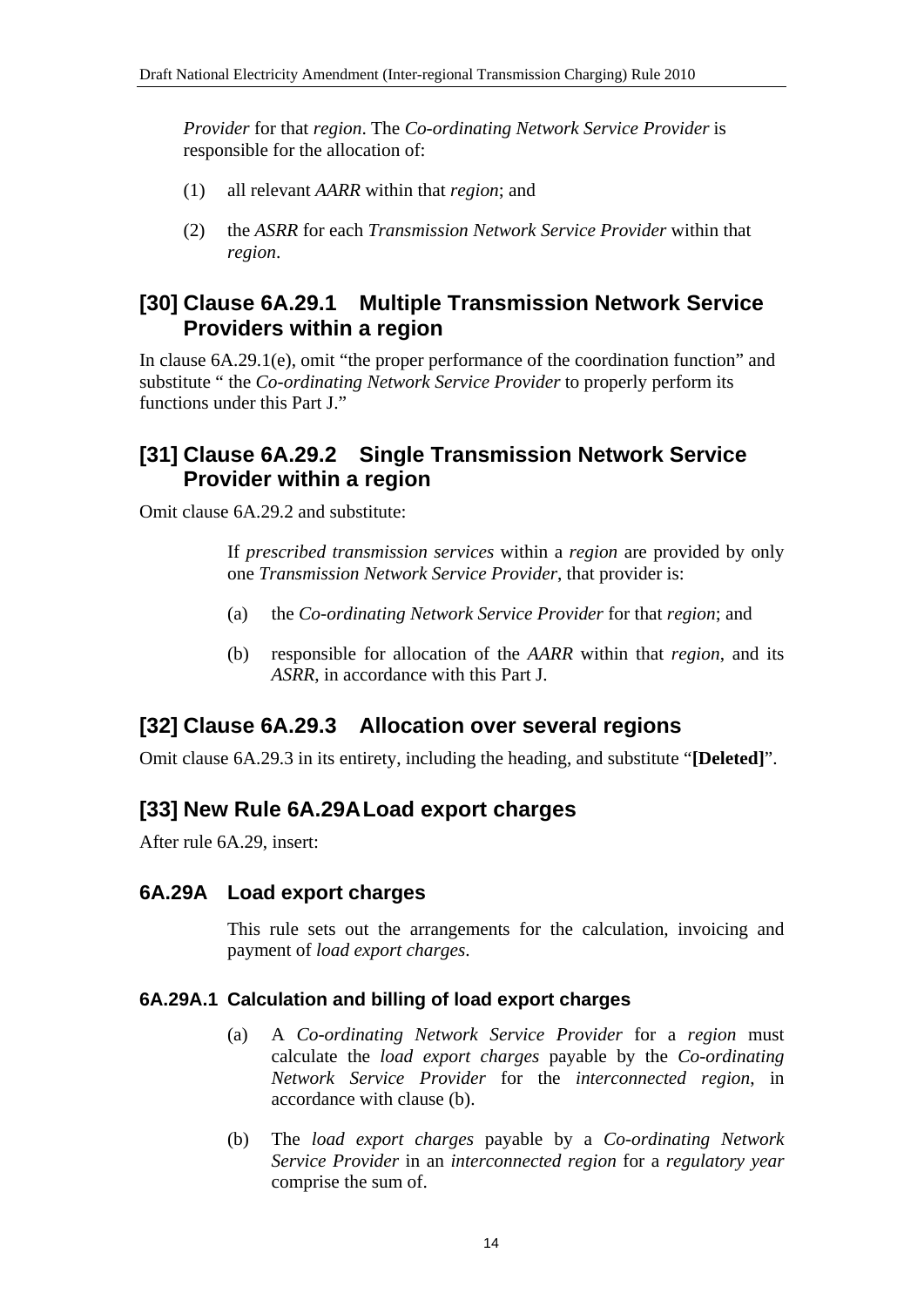- (1) the *locational component* of *prescribed TUOS services*;
- (2) the *non-locational component* of *prescribed TUOS services*; and
- (3) the *common ASRR component* of *prescribed common transmission services*.

payable by each *Transmission Network Service Provider* in the *interconnected region* (in aggregate) for the *prescribed TUOS services* and *prescribed common transmission services* provided to it by a *Transmission Network Service Provider* in the importing *region*, calculated in accordance with the *transmission services* prices published under clause 6A.24.2 ("*load export charges*").

- (c) The *Co-ordinating Network Service Provider* referred to in paragraph (a) must issue a bill for the *load export charges* to the *Coordinating Network Service Provider* for the *interconnected region*.
- (d) *Co-ordinating Network Service Providers* may agree to such terms and conditions for billing as they consider appropriate.
- (e) Each *Transmission Network Service Provider* whose *transmission network* is located in the *region* of the *Co-ordinating Network Service Provider* referred to in paragraph (a) must provide that *Coordinating Network Service Provider* with such information as it reasonably requires to calculate the amounts referred to in paragraph (a) and to issue the bills referred to in paragraph (b) with the information referred to in clause 6A.29A.2.

#### **6A.29A.2 Minimum information to be provided in bills**

The following is the minimum information that must be provided with a bill issued by a *Co-ordinating Network Service Provider* for a *region* to the *Co-ordinating Network Service Provider* for an *interconnected region* under clause 6A.29A.1:

- (a) the period to which the bill relates;
- (b) the total charge for the *locational component* of *prescribed TUOS services*;
- (c) the total charge for the *non-locational component* of *prescribed TUOS services*;
- (d) the total charge for the *common ASRR component* of *prescribed common transmission services*; and
- (e) reasonable details of the calculation of the charges referred to in paragraphs (b), (c) and (d).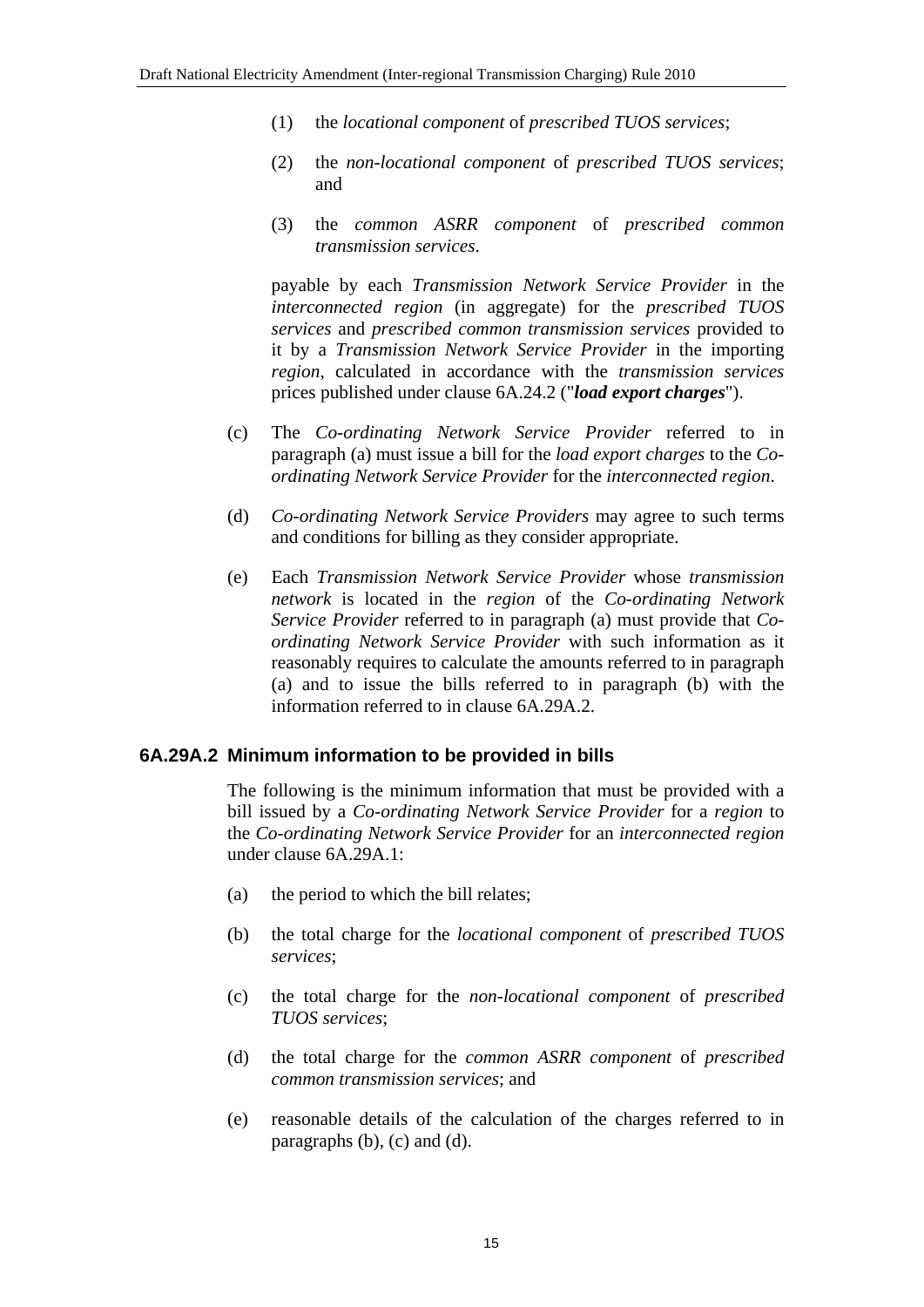#### **6A.29A.3 Obligation to pay load export charges**

A *Co-ordinating Network Service Provider* must pay the amount properly charged and billed to it for *load export charges* by the date specified in the bill.

#### **6A.29A.4 Provision of estimated load export charges**

- (a) The *Co-ordinating Network Service Provider* for a *region* must provide to the *Co-ordinating Network Service Provider* for an *interconnected region* its estimate of the *load export charges* payable by each *Transmission Network Service Provider* in the *interconnected region* for the following *regulatory year*, in accordance with paragraph (b).
- (b) The estimate referred to in paragraph (a) must be provided prior to 15 May each year, on a date to be agreed by the relevant *Coordinating Network Service Providers*, and must include separate estimates of:
	- (1) the total charge for the *locational component* of *prescribed TUOS services*;
	- (2) the total charge for the *non-locational component prescribed TUOS services*; and
	- (3) the total charge for the common ASRR component of *prescribed common transmission services*.
- (c) A *Transmission Network Service Provider* must provide a *Distribution Network Service Provider* with any relevant estimates which that *Distribution Network Service Provider* (acting reasonably) requests.

#### **6A.29A.5 Billing process where multiple Transmission Network Service Providers in a region**

- (a) Where there is more than one *Transmission Network Service Provider* in a *region*:
	- (1) The *Co-ordinating Network Service Provider* must calculate the charges payable by each *Transmission Network Service Provider* in that *region* for *prescribed transmission services*, in accordance with the *transmission service* prices published under clause 6A.24.2; and
	- (2) The *Co-ordinating Network Service Provider* must issue a bill to each *Transmission Network Service Provider* in that *region* in accordance with this clause.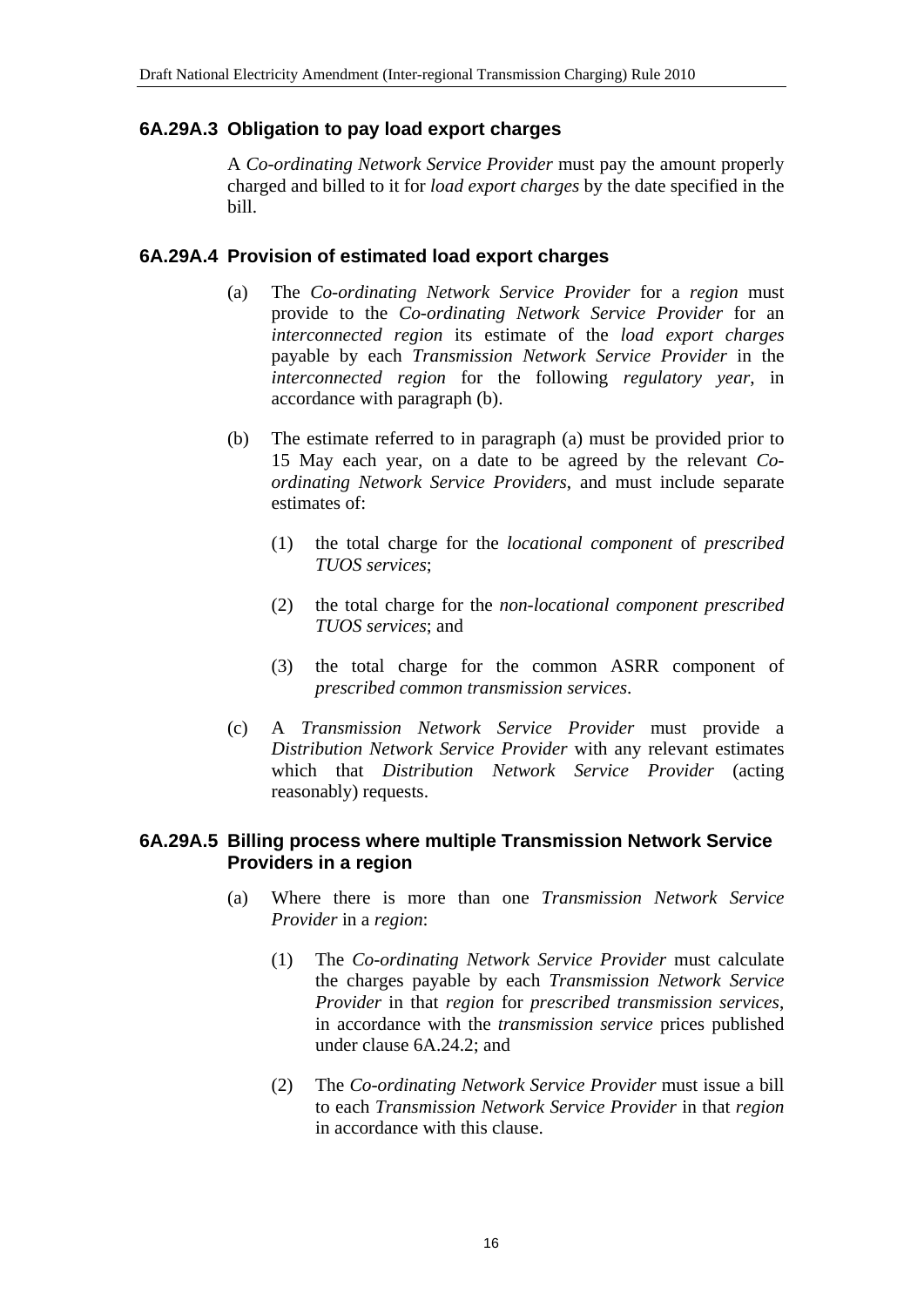- (b) The following is the minimum information that must be provided with a bill issued under this clause 6A.29.5:
	- (1) the period to which the bill relates;
	- (2) the total charge for the *locational component* of *prescribed TUOS services*;
	- (3) the total charge for the *non-locational component* of *prescribed TUOS services*;
	- (4) the total charge for the *common ASRR component* of *prescribed common transmission services*; and
	- (5) reasonable details of the calculation of the charges referred to in paragraphs (b), (c) and (d).

### **6A.29A.6 Obligation to pay charges for prescribed transmission services**

A *Transmission Network Service Provider* must pay charges for *prescribed transmission services* properly charged and billed to it by the date specified in the bill.

# **[34] Clause S6A.3.3 Modified CRNP methodology**

In clause S6A.3.3(3) omit "pre-adjusted".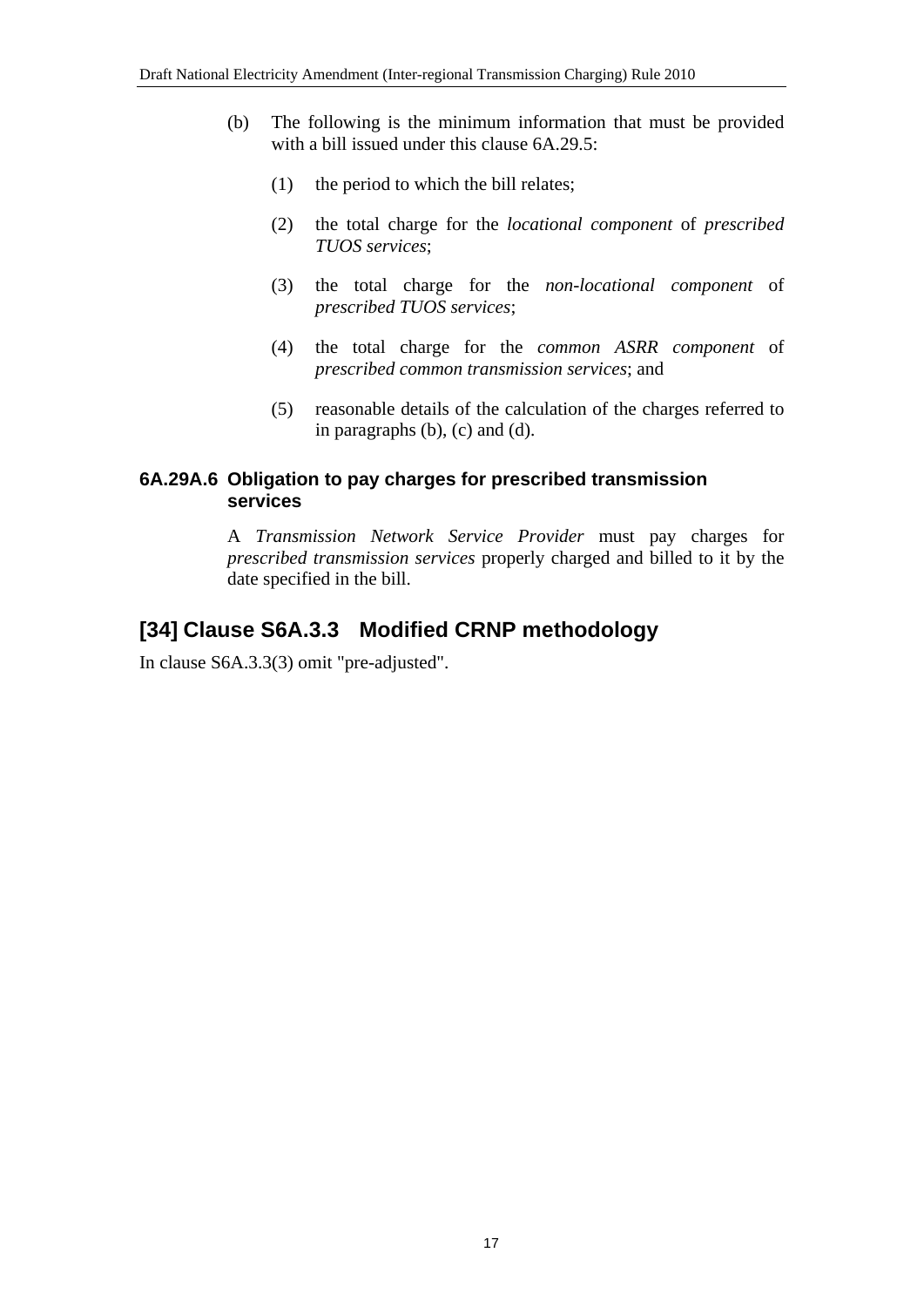## **Schedule 2 Amendments of the National Electricity Rules**

(Clause 4)

## **[1] Chapter 10 Substituted definitions**

In Chapter 10, substitute the following definitions in alphabetical order:

#### *prescribed common transmission services*

*Prescribed transmission services* that provide equivalent benefits to:

- (a) all *Transmission Customers* who have a *connection point* with the relevant *transmission network* without any differentiation based on their location within the *transmission system*; and
- (b) *Transmission Network Service Providers* in *interconnected regions*, without any differentiation based on the location of their direct or indirect *connection* or *interconnection* with the relevant *transmission system*.

#### *prescribed TUOS services or prescribed transmission use of system services*

*Prescribed transmission services* that are not *prescribed common transmission services*, *prescribed entry services* or *prescribed exit services*, and that provide specific benefits to:

- (a) *Transmission Customers* who have a *connection point* with the relevant *transmission network*, based on the location of that *connection point* within the *transmission system*; and
- (b) *Transmission Network Service Providers* who have a direct or indirect *connection* or an *interconnection* with the relevant *transmission network*, based on the location of that *connection* or *interconnection* within the relevant *transmission system*.

# **[2] Chapter 10 New definitions**

In Chapter 10, insert the following new definition in alphabetical order:

#### *adjusted common ASRR component*

The adjusted common *ASRR* component of *prescribed common transmission services* as set out in clause 6A.23.3(e).

#### *adjusted locational component*

The adjusted locational component of *prescribed TUOS services* as set out in clause 6A.23.3(ca).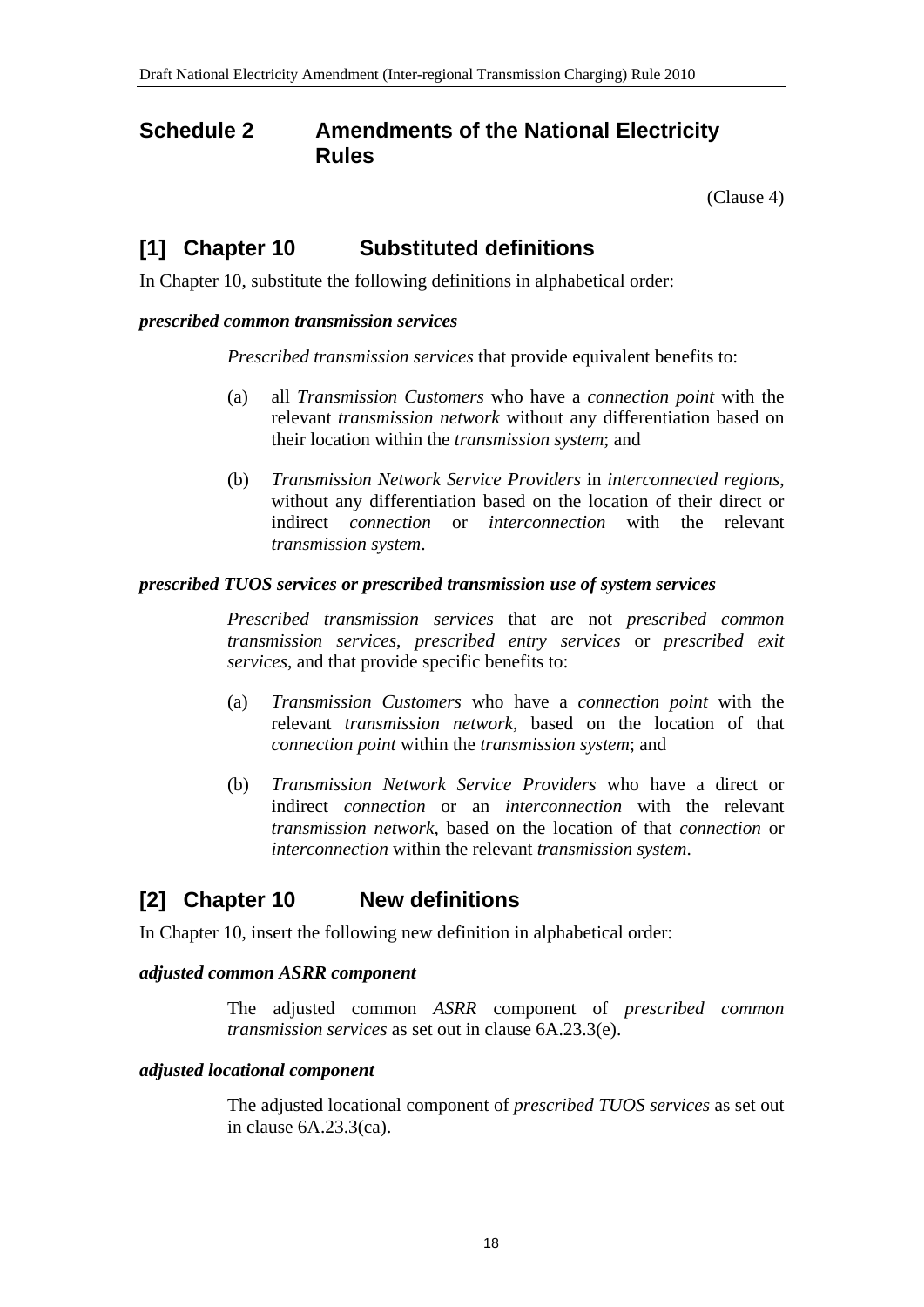#### *adjusted non-locational component*

The adjusted non-locational component of *prescribed TUOS services* as set out in clause 6A.23.3(ca).

#### *common ASRR component*

The common *ASRR* component of *prescribed common transmission services* as set out in clause 6A.23.3(e).

#### *load export charges*

Charges payable to the *Co-ordinating Network Service Provider* in a *region* by a *Co-ordinating Network Service Provider* in an *interconnected region*, as calculated under clause 6A.29.A.1.

#### *locational component*

The locational component of *prescribed TUOS services* as set out in clause 6A.23.3(c).

#### *non-locational component*

The non-locational component of *prescribed TUOS services* as set out in clause 6A.23.3(c).

#### *notional interconnector*

The representation of all *transmission lines* that connect the *transmission networks* between interconnected *regions*.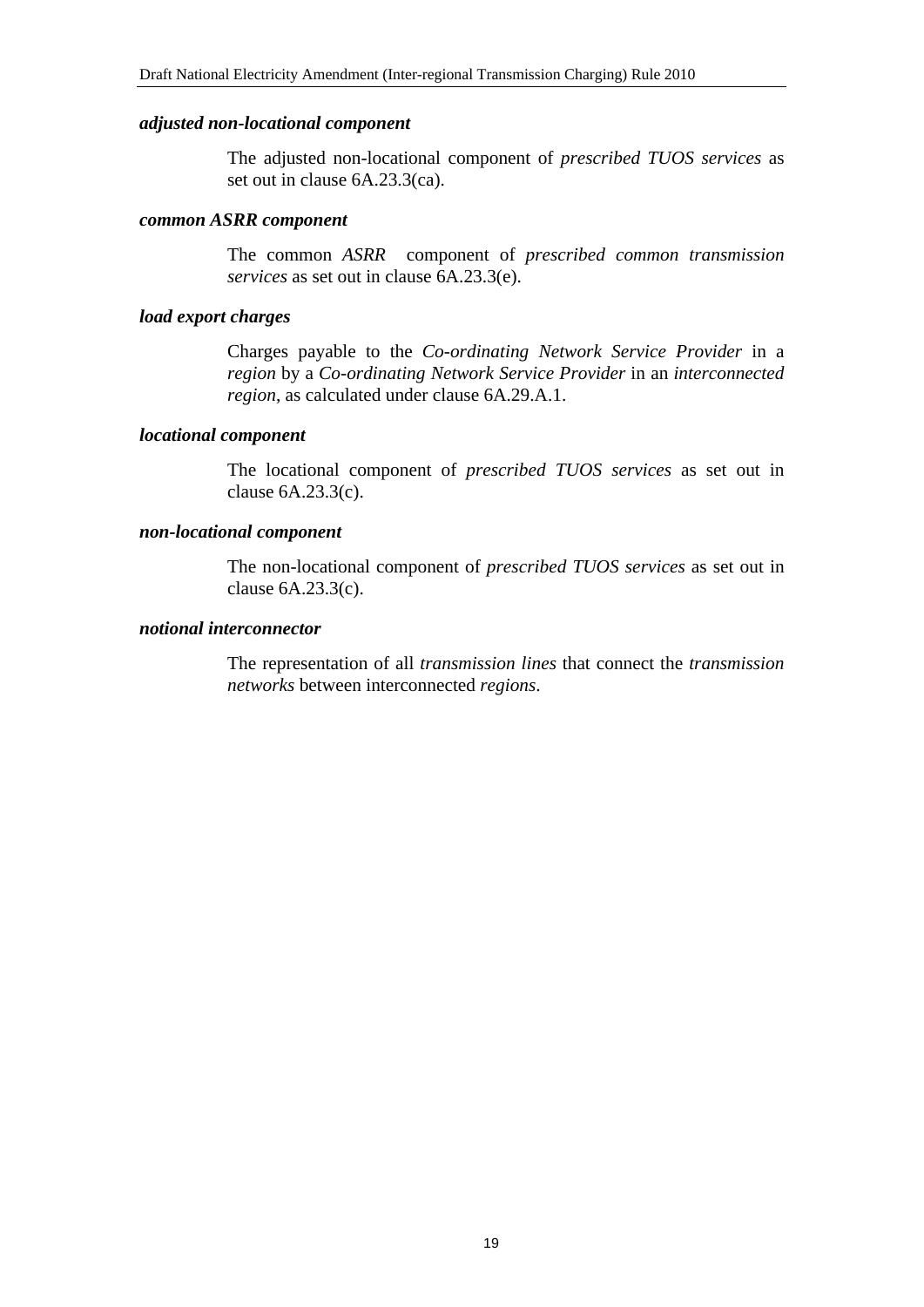## **Schedule 3 Savings and Transitional Amendments to the National Electricity Rules**

(Clause 5)

### **[1] Chapter 11 Savings and transitional arrangements**

After rule [11.XX], insert:

### **Part XX Inter-regional transmission network services**

### **11.XX Rules consequent on the making of the National Electricity Amendment (Inter-regional Transmission Network Services) Rule 2010**

#### **11.XX.1 Definitions**

For the purposes of this rule [11.XX]:

**Amending Rule** means the National Electricity Amendment (Interregional Transmission Network Services) Rule 2010.

**commencement date** means the date on which the *Amending Rule* commenced operation.

**Powerlink** means the Queensland Electricity Transmission Corporation Limited (ACN 078 849 233), trading as Powerlink Queensland.

**regulatory year 1** means the *regulatory year* commencing on the *commencement date*.

**regulatory year 2** means the *regulatory year* immediately following *regulatory year 1*.

**regulatory year 3** means the *regulatory year* immediately following *regulatory year 2*.

#### **11.XX.2 Scope and application of this rule**

Subject to clause 11.xx.3, the *Amending Rule* applies from the *commencement date*, despite any other provision of the *Rules* applicable to the pricing, charging and billing arrangements of relevant *Transmission Network Service Providers* during its current *regulatory control period*.

#### **11.XX.3 Commencement of overs and unders adjustment provision**

- (a) Clause 6A.23.3(g) will apply from the start of *regulatory year 3*.
- (b) During *regulatory year 1* and *regulatory year 2*, the extent of the over or under recovery in respect of any of the amounts referred to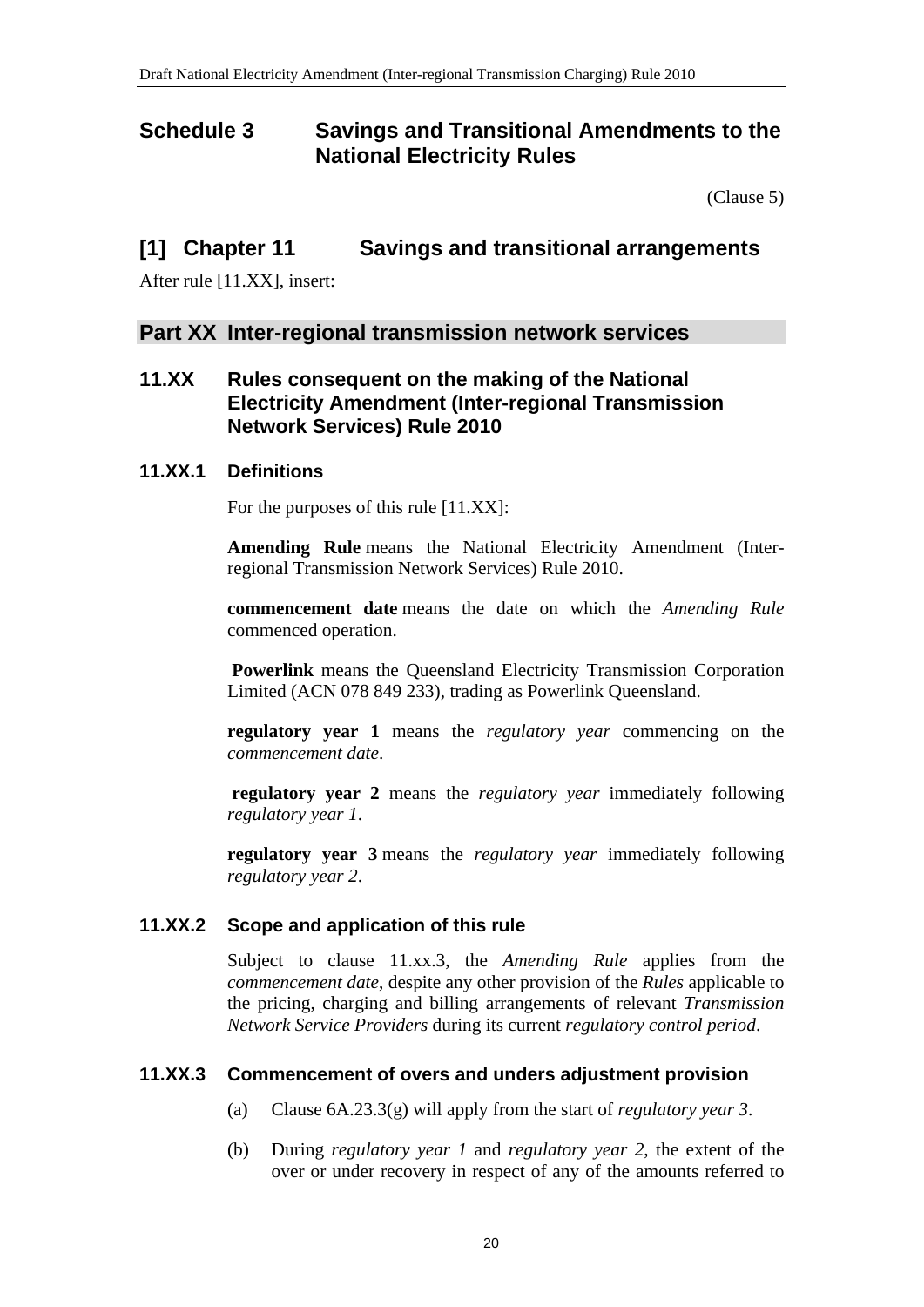in clause 6A.23.3(f) must be calculated in accordance with the method set out in the relevant *Transmission Network Service Provider's pricing methodology* approved under clause 11.xx.5(g).

#### **11.XX.4 Pricing methodology guidelines**

- (a) By no later than 26 August 2011, the *AER* must, in accordance with the *Transmission Consultation Procedures*, amend the *pricing methodology guidelines* to give effect to the *Amending Rule*.
- (b) The amended *pricing methodology guidelines* replace the original *pricing methodology guidelines* from the date of the *AER's* notice of the making of a final decision on the amended *pricing methodology guidelines* (or such other date as stated in that notice).

#### **11.XX.5 Revised pricing methodologies**

- (a) Despite clause 6A.24.1(f), a *Transmission Network Service Provider* must update its *pricing methodology* to:
	- (1) comply with the requirements of (and contain or be accompanied by, such information as is required by) the amendments made to the *pricing methodology guidelines* under clause 11.xx.2; and
	- (2) set out the *Transmission Network Service Provider's* process for calculating overs and unders for *regulatory year 1* and *regulatory year 2*.
- (b) A *Transmission Network Service Provider* must submit its proposed updated *pricing methodology* and all relevant information to the *AER* by no later than 28 October 2011.
- (c) Clauses 6A.11.1, 6A.11.2, 6A.11.3, 6A.14.3(g) and 6A.14.3(h) apply to such proposed updated *pricing methodology* and all references in those clauses to "proposed *pricing methodology*" are deemed to include a proposed updated *pricing methodology* submitted in accordance with clause 11.xx.3(b).
- (d) Despite paragraph (c), the time specified in the invitation to make submissions referred to in clause  $6A.11.3(a)(6)$  in relation to a proposed updated *pricing methodology* must not be earlier than 20 *business days* after the invitation for submissions is *published* under that paragraph.
- (e) Subject to rule 6A.16(a), the *AER* must consider any written submissions made under rule 6A.11 and make a final decision in relation to the *Transmission Network Service Provider's* proposed updated *pricing methodology*.